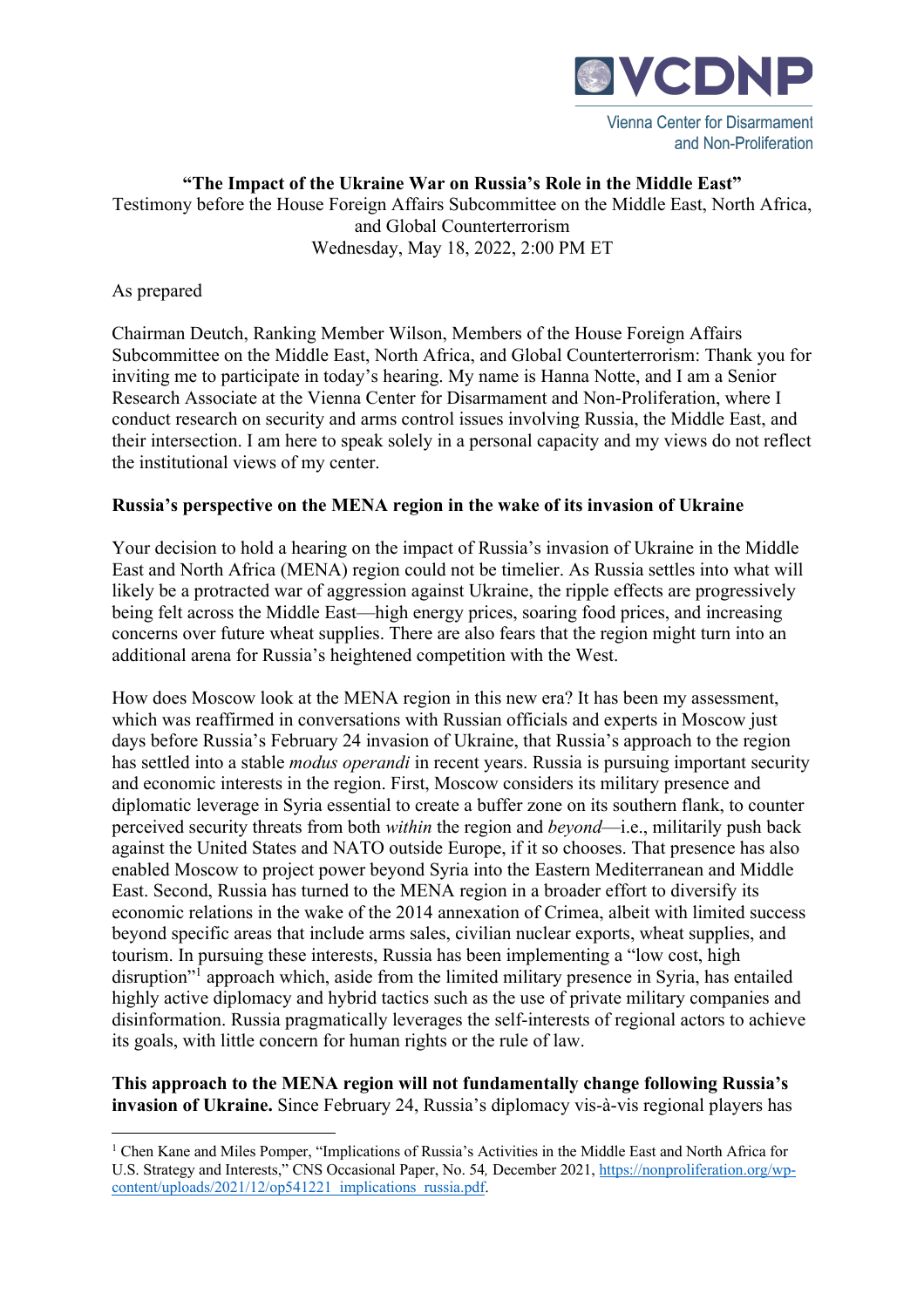remained highly active, aimed at securing existing interests. A key part of this effort has been to offset the consequences of long-term Western sanctions on the Russian economy while also demonstrating that the country is not isolated internationally. To that end, Foreign Minister Lavrov visited Algeria and Oman last week, having hosted the foreign ministers of Algeria, Egypt, Jordan, Iraq, Qatar, Sudan, and the United Arab Emirates (UAE) in Moscow in March and April.

Going forward, Russia's efforts at scoping opportunities across the region might be accompanied, however, by military risk aversion. The Russian military will likely seek to avoid acts of brinkmanship vis-à-vis U.S. forces in Syria while the bulk of its active-duty military remains fully committed inside Ukraine. It is unlikely to challenge the existing U.S.- Russian deconfliction mechanisms in Syria. Instead, because of the protracted military manpower issues caused by the war in Ukraine, Russia might well rely even more intensively on hybrid means to maintain influence and build leverage in the MENA region. Those could include disinformation campaigns, covert action to stir animosity among polarized communities, or attempts at electoral meddling.

## **Russian cooperation with the United States in MENA after the invasion of Ukraine**

Amid the anticipated efforts to avoid military risks and preserve gains, Russia's willingness to cooperate with (rather than confront) the United States will likely vary from case to case. In past years, specific Middle East dossiers—arms control and the non-proliferation of weapons of mass destruction (WMD), and, to a lesser extent, humanitarian aid and U.N.-led political processes—remained somewhat insulated from the broader downturn in Russian-Western relations. **Going forward, Russia's overall willingness to compartmentalize these issues might be diminished.**

Starting with nuclear arms control and non-proliferation, Russia's principled objective to prevent Iran from acquiring a nuclear weapon remains unchanged.2 Though Moscow appeared willing to spoil the negotiations to restore the Joint Comprehensive Plan of Action (JCPOA) in early March—demanding written U.S. guarantees that Russia's trade, investment, and military-technical cooperation with Tehran would not be hindered by the sanctions imposed against it over Ukraine—it subsequently appeared to drop those demands. Over recent weeks, Russian diplomats have commented less frequently on the talks, as attention has shifted to the question of removing Iran's Quds Force, an arm of its Islamic Revolutionary Guard Corps (IRGC), from a U.S. list of foreign terrorist organizations. However, a Russian diplomat recently hinted that the current geopolitical tensions might reduce Moscow's willingness to exert significant political capital to mediate a finalization of the nuclear deal.<sup>3</sup>

Whether or not the parties decide to restore the JCPOA, going forward, Russia is unlikely to support U.S. efforts to curb other threats, such as Iran's use of missiles and proxies. For years, Russia has insisted on the separation of these issues from the nuclear dossier while

<sup>&</sup>lt;sup>2</sup> Russia fears that Iran's weaponization of its nuclear program could precipitate wider escalation and conflict in the Middle East, which could also affect Russia and its neighborhood. In addition, Russia views the possession of nuclear weapons as a distinct privilege that should be reserved to existing nuclear-weapons states, as defined by the Treaty on the Non-Proliferation of Nuclear Weapons (NPT).

<sup>&</sup>lt;sup>3</sup> Tweet by Russian Ambassador Mikhail Ulyanov on 13 May 2022: "Under different circumstances Russia, probably, could have provided its good offices to the two sides to finalise agreement on #JCPOA. But not now." https://twitter.com/Amb\_Ulyanov/status/1525095444178784257.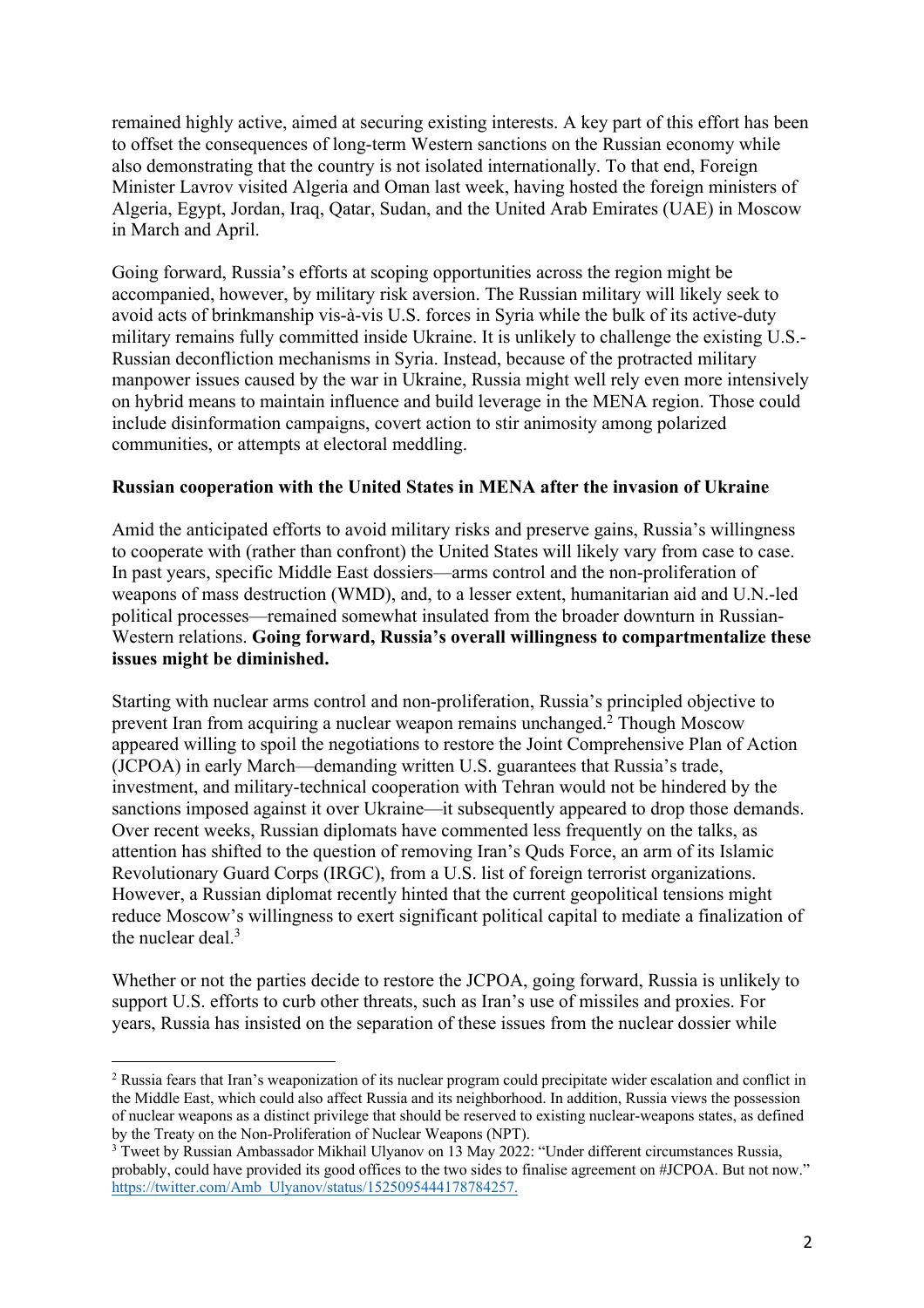hoping to benefit from Iran's regional policies. As long as Iran's missile and proxy threats do not precipitate full-blown regional war or threaten Russian interests *directly*, the instability they generate pins down U.S. resources while elevating Russia as a regional mediator. Following the invasion of Ukraine, that Russian calculus regarding Iran's regional activities is unlikely to change. Indeed, Russia might be more willing to sell advanced weapons to Iran, should other regional buyers shun Russian systems due to a heightened threat of U.S. sanctions under the Countering America's Adversaries Through Sanctions Act (CAATSA), or due to a concern that Western sanctions will decimate Russia's ability to service and maintain systems over the medium and long term. Finally, the implications of Russia's irresponsible nuclear saber-rattling over Ukraine for proliferation trends in the region require careful monitoring. Countries in the region took note of the precedent of a nuclear-weapon state attempting to use veiled nuclear threats for the purpose of deterring other states from conventionally defending a non-nuclear-weapon state, potentially leading them to consider options beyond U.S. conventional declaratory security guarantees.

Turning to the humanitarian situation in Syria, U.N. Security Council Resolution 2585, which details the mandate for the transport of aid through the Bab al-Hawa crossing on the border with Turkey, is up for renewal in July. Russia's veto is widely feared, though such obstruction would not serve Moscow's interests. Rationally speaking, the Kremlin should wish to avert the worsening of Syria's food crisis by shutting down cross-border aid, especially if an endgame in Ukraine remains elusive. Moreover, Russia pocketed gains from supporting Resolution 2585 last summer, including extensive diplomatic attention from Western capitals, an expansion in early recovery assistance to its ally Syria, and Turkey's gratitude. That said, Russia's calculations regarding the upcoming U.N. Security Council vote will likely extend beyond Syria to include the broader geopolitical situation. Having been refused a seat at the recent Syria donor conference in Brussels, and amid heightened animosity between Russia and Western states in the U.N. system generally, Moscow might well choose to block the renewal, casting rational cost-benefit calculations aside. It would therefore be prudent for the U.S. government to anticipate a Russian veto and intensify efforts to support Syrians (and Turkey) through mechanisms that are not hostage to Russia's periodic consent. The U.S. Treasury Department's recent decision to authorize activities in certain economic sectors in non-regime-held areas of Syria is a step in that direction.

Amid heightened Russian-Western tensions in Europe, it is also unlikely that Russia will exert pressure on the Syrian government to substantively engage in the Constitutional Committee, whose "small body" convened for its seventh session in Geneva in late March. We should be under no illusion: Moscow has viewed, and will continue to view, the committee largely as a vehicle for stalling on any meaningful political change in Syria. Russia is eager to keep the committee on "life support," hoping to be able to point to Syria's participation in a U.N.-led process when calling for normalization with the Assad government, but feels no compulsion to see its work advance in a timely fashion. Rather, Moscow will prioritize its ongoing efforts at advancing normalization between Gulf Arab states and the Assad government, hoping that the former can share the burden of sustaining Syria economically. In that regard, President Assad's recent visit to Abu Dhabi was registered favorably in Moscow. Indeed, it is conceivable that Russia will now prioritize the emergence of an Arab counterweight to Iran in Syria with greater urgency, to prepare for the contingency that Russia may need to scale back its own presence in Syria due to Ukraine.

Meanwhile, Russia's leverage over the trajectory of other regional conflicts and developments—including the war in Yemen, the Israeli-Palestinian conflict, and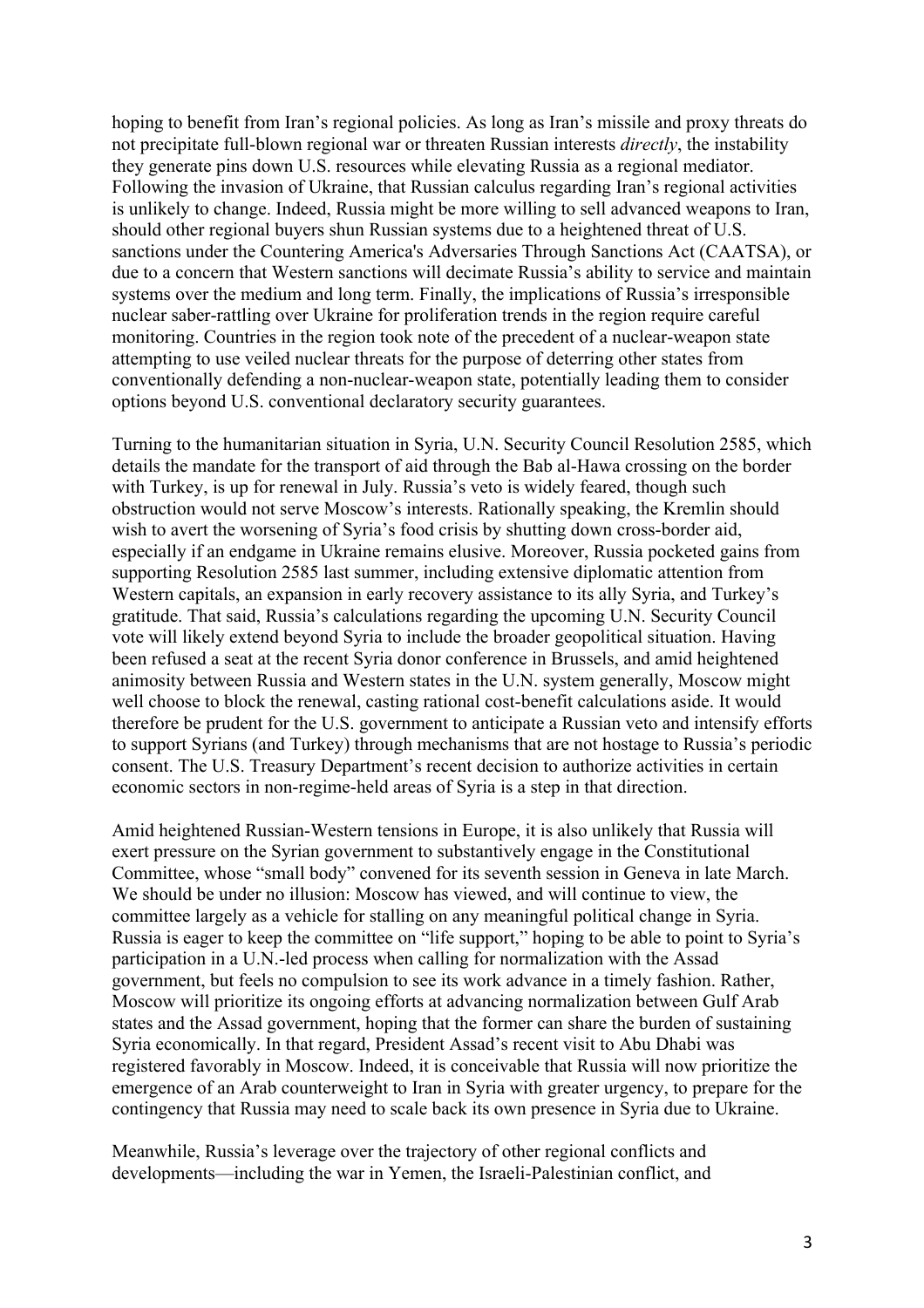normalization between Israel and Arab states building on the "Abraham Accords"—has been limited. This will likely remain the case, as the war in Ukraine and its fallout in Europe will consume significant Russian military and diplomatic bandwidth for a protracted period.

In my assessment, prior to its 2015 intervention in Syria, Moscow periodically entertained the possibility that cooperation on select issues in the Middle East could be leveraged to seek Washington's goodwill on other bilateral issues. In recent years, the Russian leadership has become increasingly dismissive of that possibility. Coupled with a belief in Moscow that Russia's own approach to the Middle East is successful and sustainable, this dismissive attitude probably will intensify in the wake of Russia's invasion of Ukraine war and might further militate against cooperation with the United States.

## **Opportunities to undermine "fence-sitting" by U.S. regional allies and partners?**

Following Russia's invasion of Ukraine, most regional U.S. allies and partners have been reluctant to unequivocally condemn Moscow or assist in generating pressure on the Russian economy. Saudi Arabia has rebuffed U.S. requests to pump more oil to help tame surging crude prices, insisting on adherence to its agreement with OPEC+ partners on production levels. The UAE abstained from a U.N. Security Council resolution condemning the Russian invasion in late February. Saudi and Emirati leaders have reportedly declined phone calls with U.S. President Biden, and all Gulf Cooperation Council (GCC) countries abstained from voting for suspension of Russia from the U.N. Human Rights Council in early April.

Israel's navigation of the Ukraine war has been more nuanced, with officials offering harsher criticism of Russian killings in Ukraine's Bucha or signaling that Israel will not enable Russia's evasion of sanctions. Following a recent row in Russian-Israeli relations, caused by Foreign Minister Lavrov's anti-Semitic remarks, Israel is reportedly weighing increased provision of nonlethal military equipment to Ukraine.4 Still, Israel will likely continue to tread cautiously, shying away from supporting sanctions against Russia, given the perceived role the latter plays in limiting the presence of Iran-backed proxies in southern Syria and the need to deconflict with Russia's military.

The inclination of U.S. regional allies and partners to "sit out" the Ukraine war, to the extent possible, is rooted in a number of considerations, most of which predate February 24:

There is a perception across MENA states that the Ukraine war is not "their" war. Regional interlocutors tend to view the conflict through a great-power prism, characterizing it as a U.S./NATO-Russia war, fueled at least in part by NATO actions vis-a-vis Russia, rather than as a Russian war of aggression against a sovereign country, Ukraine. As a result, unlike in Western societies, the conflict does not register across the Middle East as a test for a "rules-based international order."

This perspective is amplified by accusations of Western double standards in responding to the Ukraine war. The significant and immediate diplomatic efforts over Ukraine, military support to Kyiv, and reception of Ukrainian refugees in Western states are—rightly or wrongly viewed as indicative of a Western inclination to care significantly more about conflicts in Europe's direct neighborhood than about those in the Middle East.

<sup>4</sup> Barak Ravid, "Israel weighs expanding military aid to Ukraine after U.S. request," *Axios*, 4 May 2022, https://www.axios.com/2022/05/04/israel-weighs-increasing-military-aid-ukraine-russia.